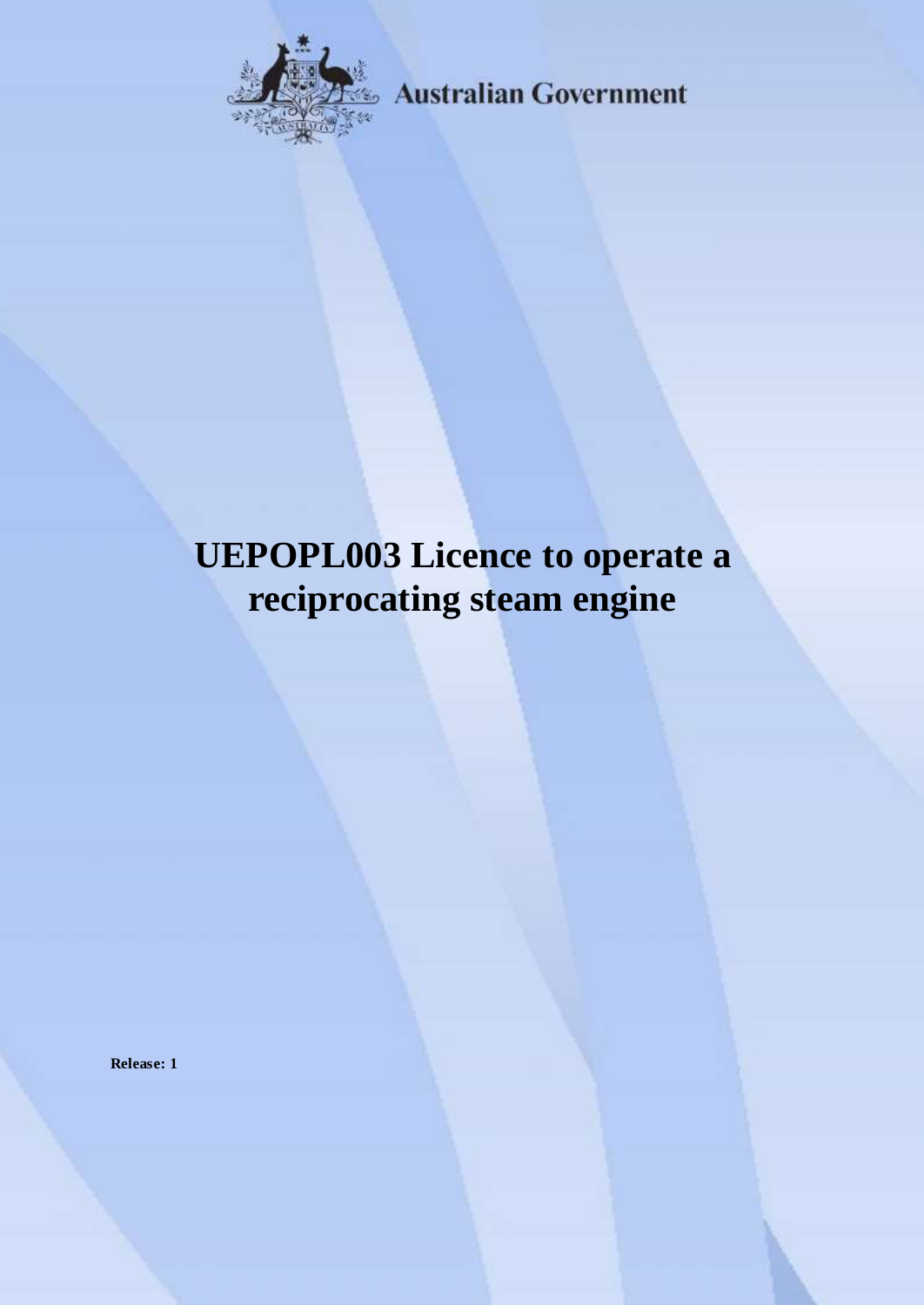#### **UEPOPL003 Licence to operate a reciprocating steam engine**

#### **Modification History**

Release 1. This is the first release of this unit of competency in the UEP Electricity Supply Industry - Generation Sector Training Package Release 2.0.

# **Application**

This unit specifies the outcomes required to operate a reciprocating steam engine for licensing purposes, which includes the operation of steam equipment where the steam acts upon a piston under pressure.

Reciprocating steam engine means equipment that is driven by steam acting on a piston causing the piston to move and includes and expanding (steam) reciprocating engine.

High-risk work (HRW) is classed as the operation of a reciprocating steam engine where the diameter of any piston exceeds 250 millimetres.

This unit requires the operator to plan the work, carry out pre-operational safety checks, start the reciprocating steam engine, monitor the reciprocating steam engine operation, carry out shutdown of reciprocating steam engine for operational and maintenance purposes.

A person performing this work is required to hold a reciprocating steam engine operation HRW licence.

#### **Licensing/Regulatory information**

This unit is based on the licensing requirements of Part 4.5 of the Model Work Health and Safety (WHS) Regulations, HRW and meets Commonwealth, state and territory HRW licensing requirements.

Any alteration to this unit would result in a unit that would not be acceptable to WHS/occupational health and safety (OHS) regulators for the purpose of licensing.

# **Pre-requisite Unit**

There are no prerequisite units

# **Competency Field**

Licensing

### **Unit Sector**

Electricity generation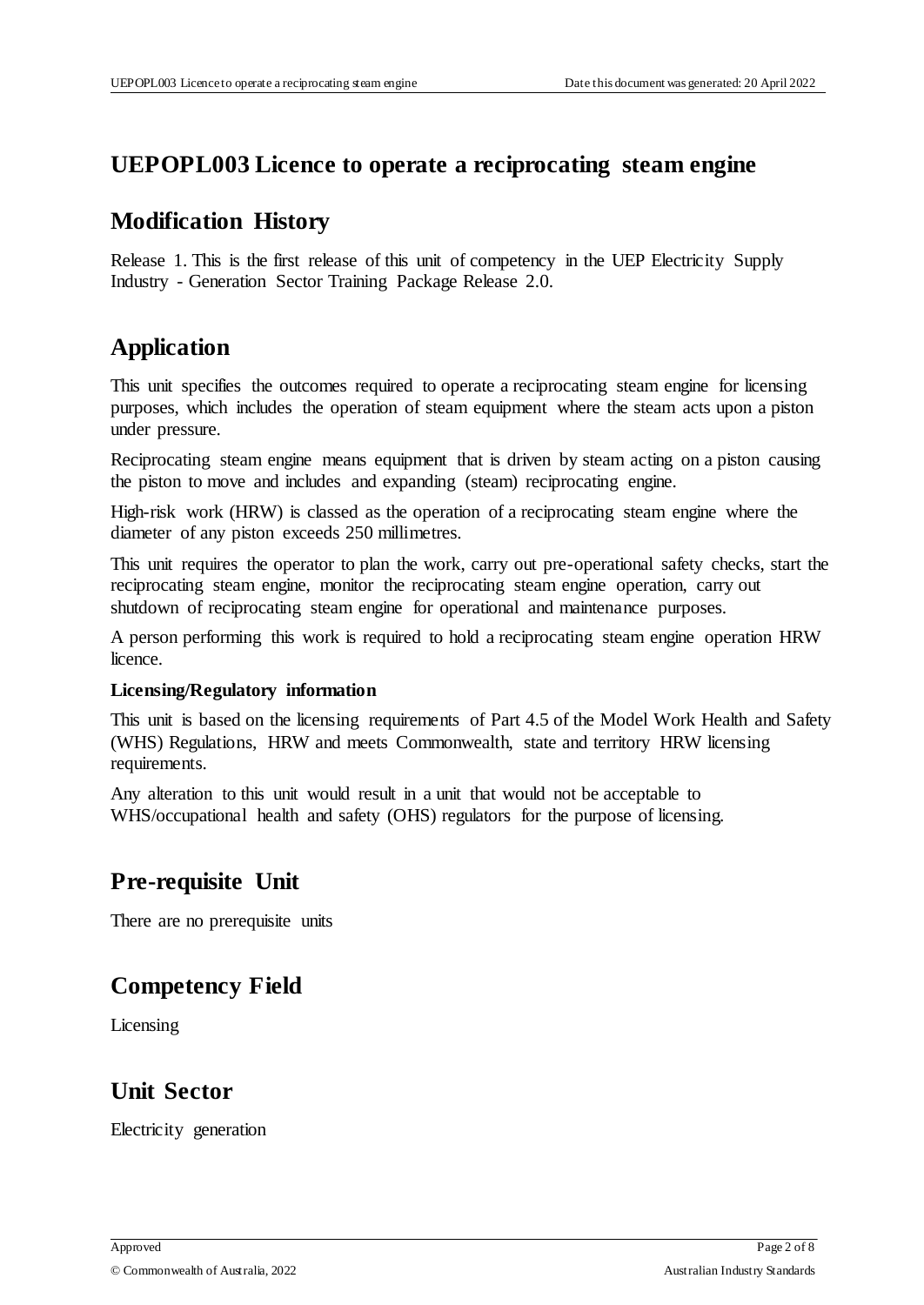#### **Elements and Performance Criteria**

#### **ELEMENTS PERFORMANCE CRITERIA**

Elements describe the essential Performance criteria describe the performance needed to outcomes. demonstrate achievement of the element.

- **1 Plan work 1.1** Types of operations to be conducted for a reciprocating steam engine are assessed and prepared
	- **1.2** WHS/OHS regulations, legislative requirements, codes of practice, manufacturers' recommendations and specifications, and environmental requirements', and workplace procedures are identified, applied and monitored
	- **1.3** Personal protective equipment (PPE) is selected for use in accordance with workplace procedures
	- **1.4** Hazards and potential hazards in work area are identified and assessed for risk and controls recommendations are in accordance with workplace procedures
	- **1.5** Pre-operational safety checks of reciprocating steam engine and equipment are conducted in accordance with workplace procedures
	- **1.6** Maintenance requirements and equipment faults are identified and reported in accordance with workplace procedures
	- **1.7** Communication methods are identified according to workplace procedures
- **2 Start reciprocating steam engine 2.1** Controls are implemented for hazards in work area in accordance with industry standards and workplace procedures
	- **2.2** Start-up checks are performed and the reciprocating steam engine is brought on line safely in accordance with workplace procedures
	- **2.3** Maintenance requirements are identified and reported in accordance with workplace procedures
- **3 Monitor reciprocating steam engine operation 3.1** Reciprocating steam engine is monitored, including undertaking operational checks, in accordance with workplace procedures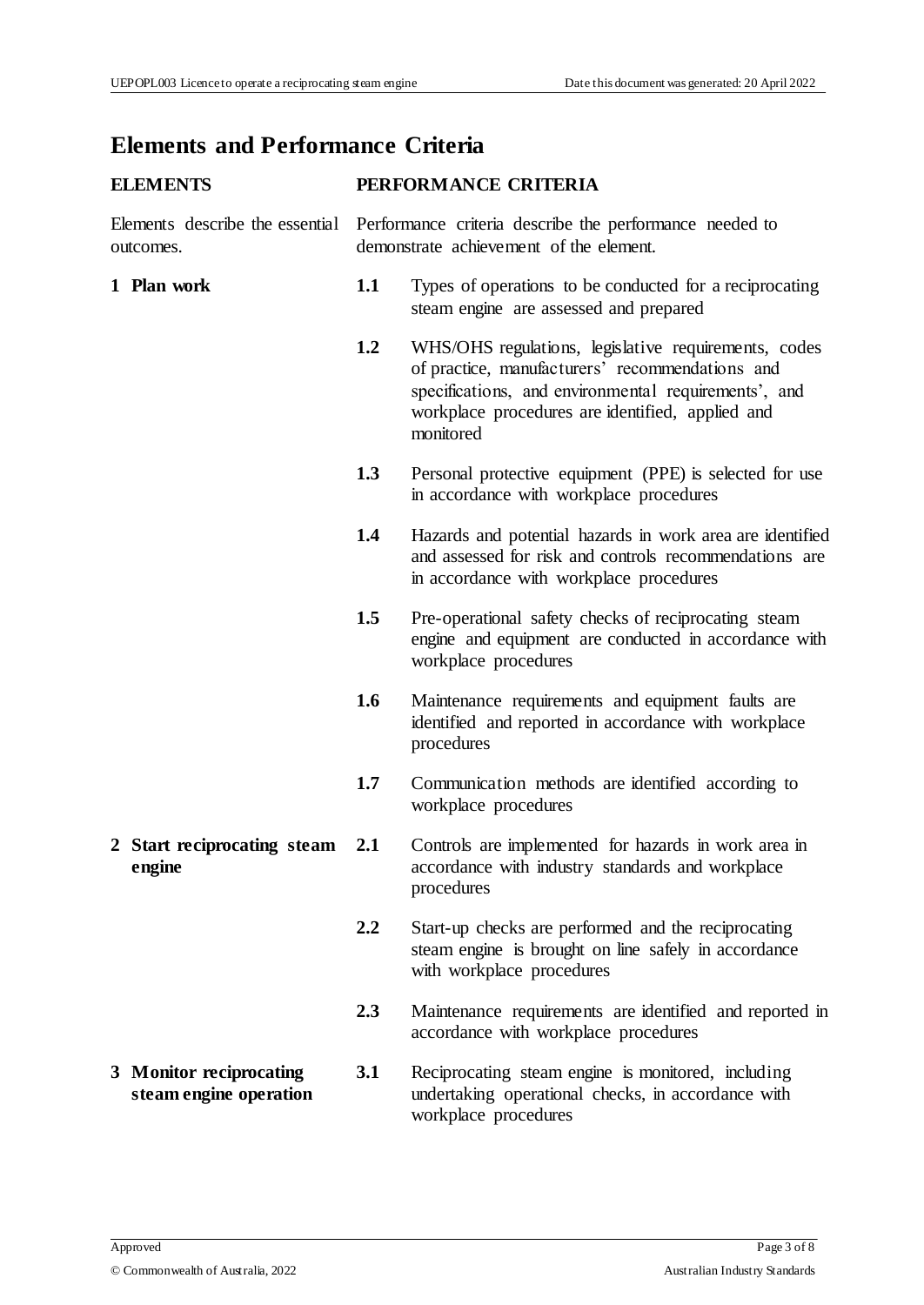- **3.2** Operating log is maintained clearly and accurately in accordance with workplace procedures
- **3.3** Information regarding reciprocating steam engine, its status and operation is communicated clearly in accordance with workplace procedures
- **4 Shut down reciprocating steam engine**
- **4.1** Engine is shut down, including shutdown checks and shut down checks for maintenance in accordance with workplace procedures
	- **4.2** Reciprocating steam engine is isolated in accordance with workplace procedures
	- **4.3** Maintenance requirements are identified, recorded and reported in accordance with workplace procedures

#### **Foundation Skills**

Foundation skills essential to performance are explicit in the performance criteria of this unit of competency.

#### **Range of Conditions**

Range is restricted to essential operating conditions and any other variables essential to the work environment.

Non-essential conditions may be found in the UEP Electricity Supply Industry - Generation Sector Training Package Companion Volume Implementation Guide.

relevant standards may include but not be limited to:

- codes of practice
- legislation
- Australian Standards
- manufacturers' recommendations and specifications

communicated and communication may include

but are be limited to:

- verbal
- written
- telephone
- two-way radio
- log records
- computer record systems

emergencies may include but not be limited to: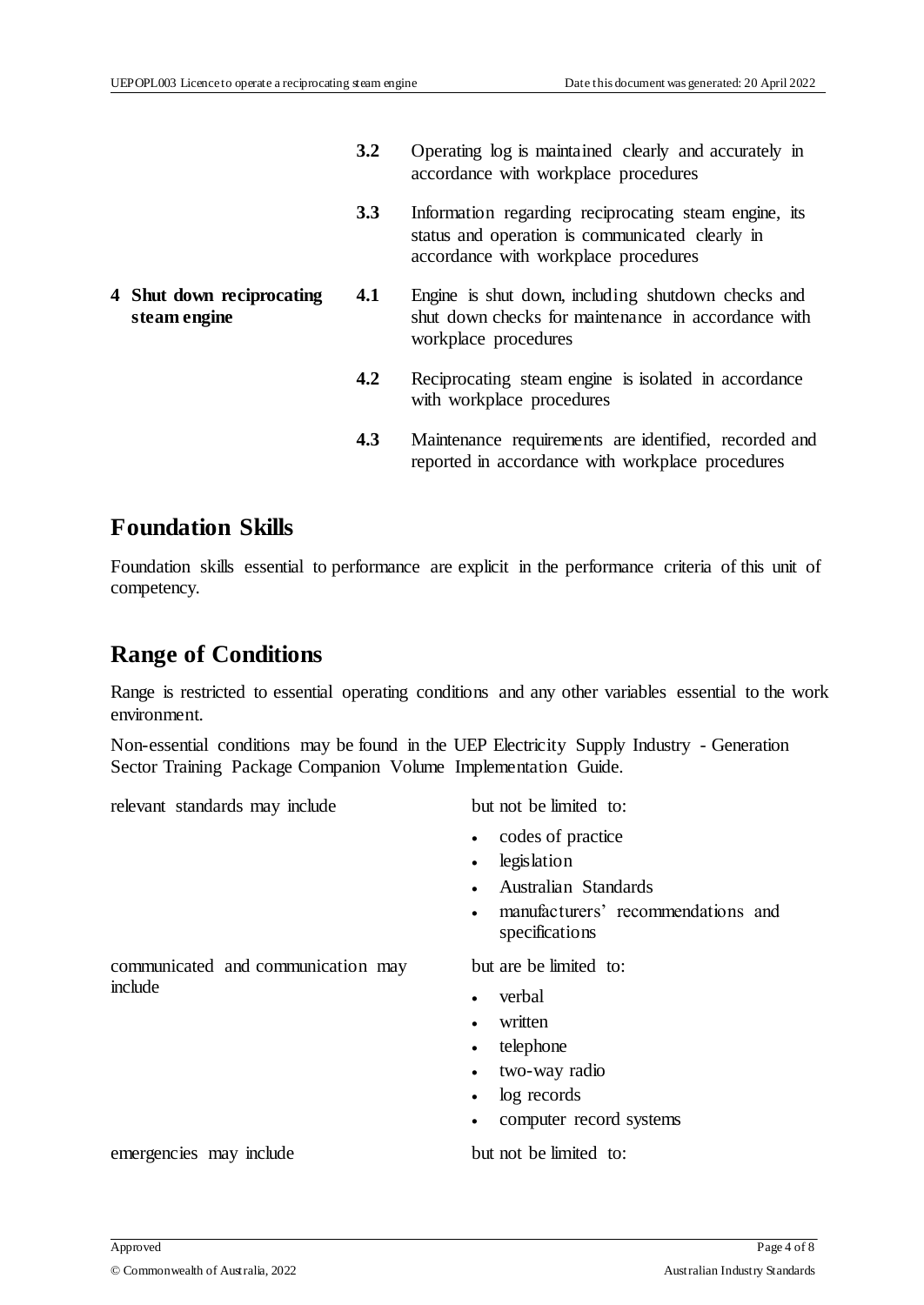- fire
- bomb threat
- terrorism
- personal accidents
- chemical spills
- major steam leaks
- major water leaks
- flooding
- natural disasters

- engine and auxiliary plant
- engine lubrication and power or control oil systems
- hydraulic oil system
- pump
- compressed air system
- steam supply system
- cylinder exhaust system
- computers with equipment control functions
- supervisory, alarm, protection and control equipment
- relevant maintenance equipment

including equipment for:

- lock out for protecting operators and co-workers from accidental injury
- emergency shutdown stopping
- extinguishing fires
- organisational first aid requirements
- evacuation

- abnormal operating conditions
- loss of a major auxiliary
- excessively high engine and engine valves heating rates or differentials
- high engine bearing temperatures or vibration
- high pressure heater malfunctions
- mechanical or electrical faults or failure
- failed field devices
- engine protection

equipment may include but not be limited to:

equipment faults may include but not be limited to: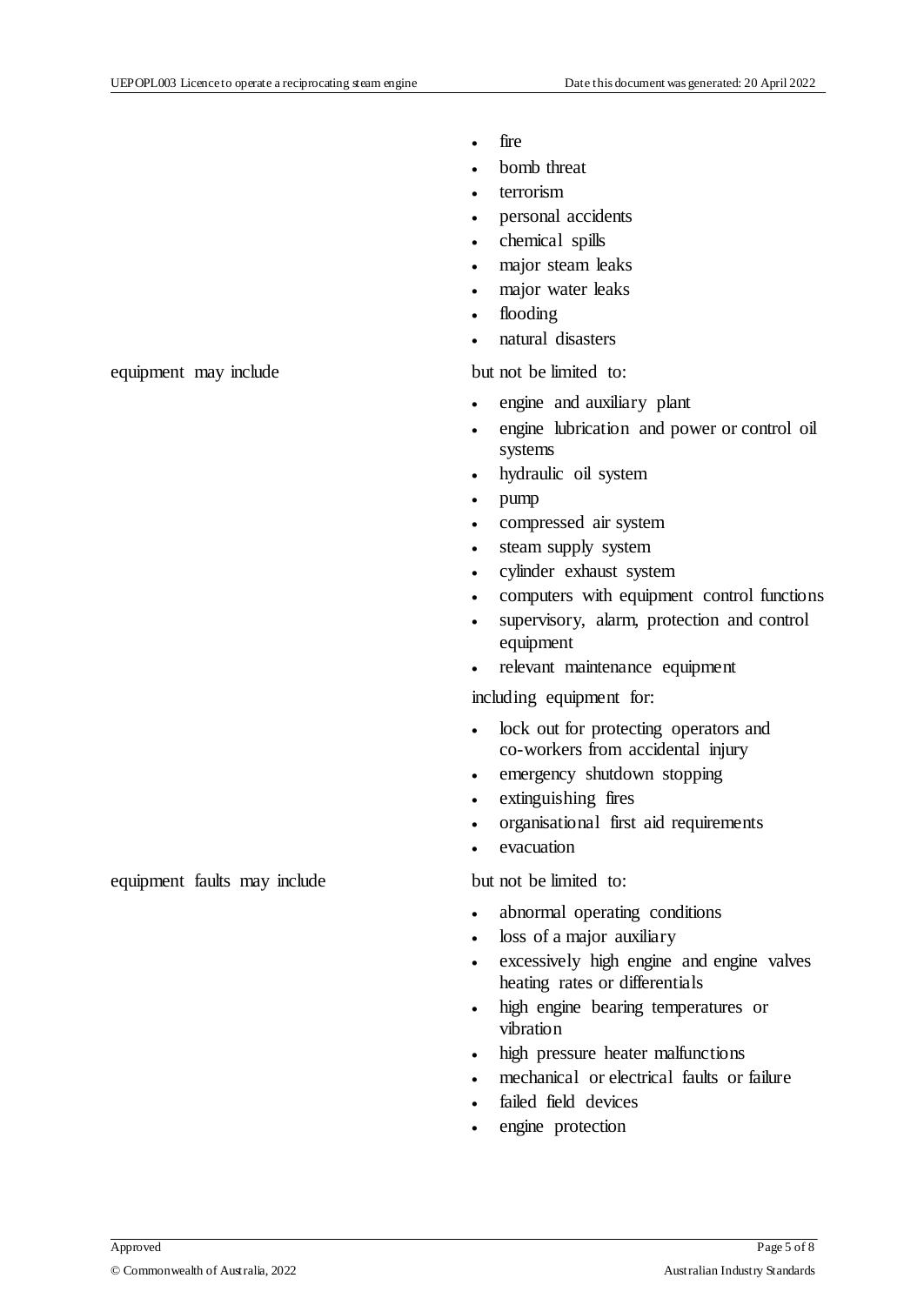hazards may include but not be limited to:

- chemical hazards
- thermal hazards
- manual handling hazards
- guarding of machinery requirements
- illumination of work area
- rubbish and combustibles in area
- leakage of steam
- leakage of oil
- obstructions in work area
- fire
- noise
- vibration
- water
- working at heights

- supply and quality of steam and line pressure
- exhaust system
- safety devices
- speed governor
- vibration level
- lubrication system
- operation and function of valves and fittings
- cylinder drainage system
- operation of control and/or safety devices

but not be limited to:

 prescribed under, regulation, codes of practice and workplace policies and practices

- supply steam system
- position and operation of engine valves
- lubrication system
- cylinder drainage system
- exhaust system
- auxiliary equipment
- safety devices
- over speed shutdown
- pressure relief devices
- speed governor

operational checks may include but not be limited to:

personal protective equipment (PPE) may include

preoperational safety checks may include but not be limited to: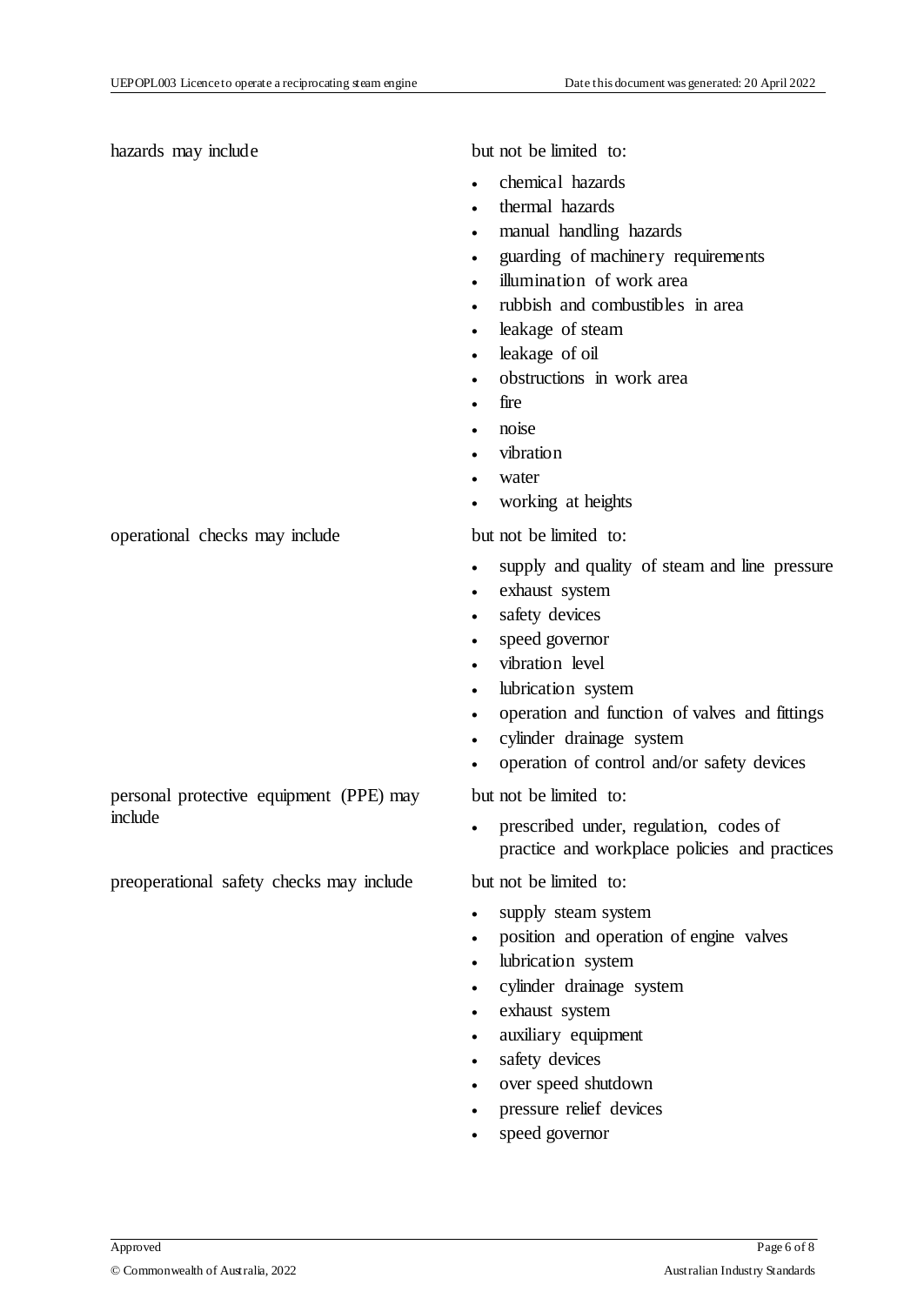procedures may include but not be limited to: manufacturers' recommendations and specifications industry operating procedures workplace procedures (e.g. work instructions, operating procedures and checklists) operation of steam equipment may include  $\bullet$  where the steam acts upon a piston under pressure and action of the steam forces the piston to move • the definition includes all expanding (steam) reciprocating engines, with any piston diameter of greater than 250 millimetres recorded may include but not be limited to: operations and maintenance of reciprocating steam engine equipment difficulties or issues environmental issues recommendations for future work results hazards incidents or injuries dangerous occurrences or equipment malfunctions using logbooks proformas production reports maintenance records shutdown checks may include but not be limited to: steam supply cooling process load on engine cylinder drains auxiliary equipment shutdown checks for maintenance may include but not be limited to: checks of cooling down process isolation of steam isolation from any common connection opening of all access points required for inspection

start-up checks may include but not be limited to: